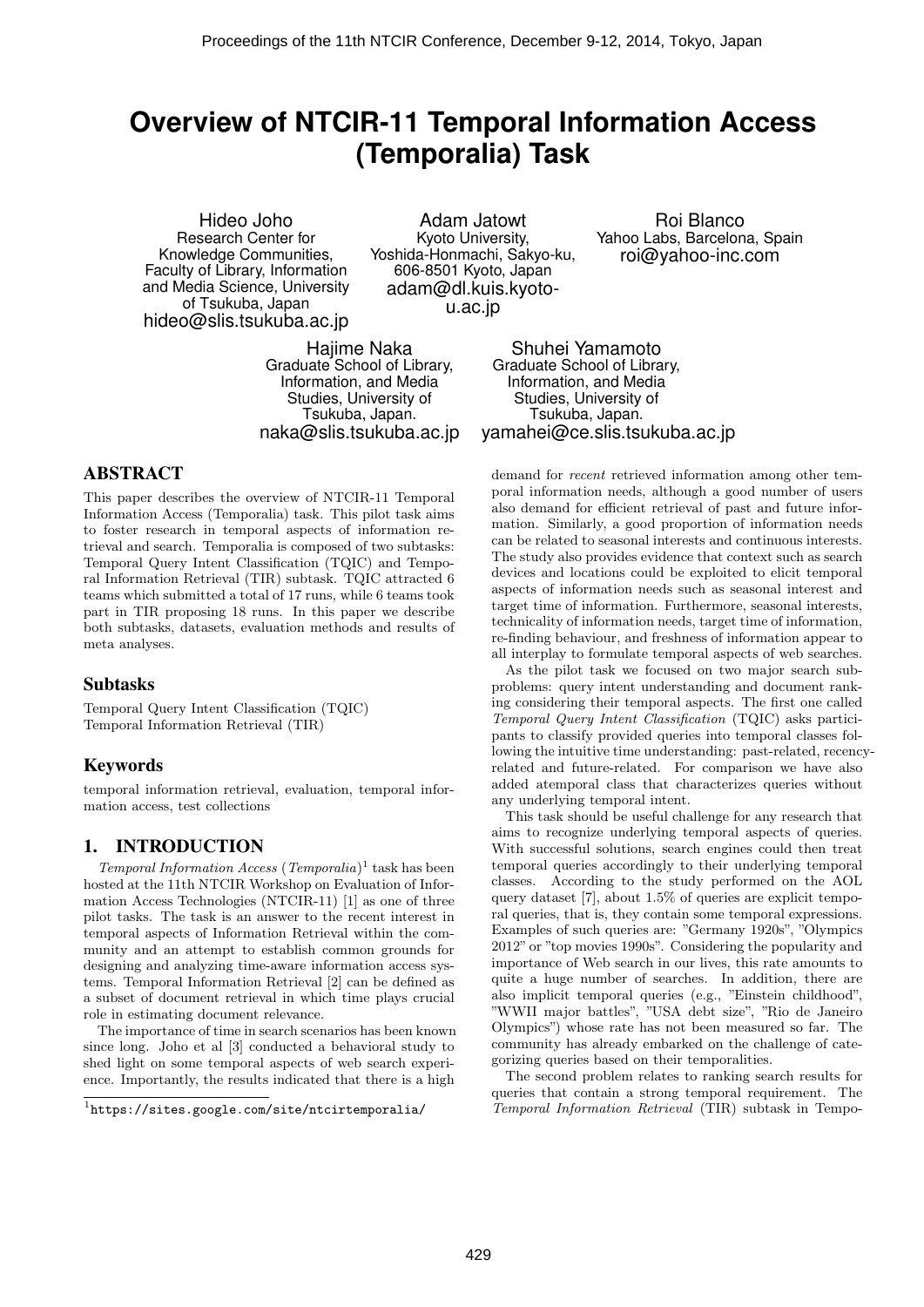ralia requires users to output documents within the prepared collection for different temporal query classes. Obviously, both the topical and temporal relevance need to be considered to satisfy user search needs. We note that both TQIC and TIR are independent of each other and teams could choose one of the tasks or participate in both.

The remainder of this overview paper is organized as follows. Section 2 introduces the data collection compiled for the task. Section 3 presents in more detail the tasks at hand, and Section 4 describes the data collecting for evaluation. Section 5 presents the main results for the subtasks, as well as a description of different methods employed by different participants. Section ?? describes some related existing competitions and datasets, and the paper is concluded in Section 6.

## 2. DATA COLLECTION

NTCIR-11 Temporalia used a document corpus called"LivingKnowledge news and blogs annotated sub-collection", constructed by the LivingKnowledge project and distributed by the Internet Memory Foundation [6]. The collection is approximately 20GB large when uncompressed and over 5GB large when zipped. It spans from May 2011 to March 2013 and contains around 3.8M documents collected from about 1500 different blogs and news sources. The data is split into 970 files, named after the date of that day and its sources (there might be more than one file per day).

<doc i d=lk −20130223040102 592>

<meta−i n f o >

 $\langle \text{tag name="host"\ranglewww.somesite.de}\langle \text{tag}\rangle$ 

 $<$ tag name="date">2013-02-22</tag>

 $<$ tag

- $name="url" > http://www.somesite.de/$ international/bus iness/eu-widens-libor −sc and al−i n v e s t i g a t i o n −and− t h r e a t e n s − heavy−fines -a -884948.html#ref=rss </tag>  $<$ tag name="sourcerss">
- http://www...de/international/index.rss </  $\text{ta}\,\text{g}$  >
- <t a g name="t i t l e ">EU Widens LIBOR Sc and al Investigation and Threatens Heavy Fines  $\langle \rangle$ tag>  $\langle \rangle$ meta-info>

 $<$ text $>$ 

 $\cap$  (caption {Example document from the LivingKnowledge collection }

Each file contains a number of text documents. For each document the following information is available (see document excerpt shown above). The <doc id> refers to a unique document identifier in the collection. The host contains the hostname the text was pulled from, date is the publishing date of the document, url is the URL the text was pulled from, sourcerss is the RSS address that was accessed to retrieve the page, and finally, title is the title of the page. Between the <text> tags, there is the content of the page. This collection has been automatically tagged with different semantic annotations (see [6] for a more detailed description of how the annotations were produced). In particular, we provide three kinds of annotations: sentence splitting, named entities, and time expressions. Sentences are surrounded by <SE> tags whereas named entities are surrounded by <E> tags. Entity types are included inside the tag, for instance <E type="E:ORGANIZATION:CORPORATION">

YouWalkAway .com</E>. Time expressions are surrounded by <T> tags. For example, <T val="2012">the end of 2012</T> contains a val element referring to the estimated point in time the annotation is referring to. Time expressions in text are of course directly useful for any time-related search or mining tasks. Entities, on the other hand, can be used indirectly via entity linking procedure with external databases such as Wikipedia that are rich in metadata including timerelated aspects or with timestamped external document collections. Both time expressions and named entities should also constitute good features for procedures manipulating the collection on event level (e.g., event detection or event linking) should they be required.

# 3. TASKS

#### 3.1 Temporal Query Intent Classification

Teams participating in TQIC subtask were asked to classify the query into one of the following classes: past, recency, future and atemporal. Below we define conceptual definitions of individual query classes.

Past query: query about past events, whose search results are not expected to change much along with time passage.

Recency query: query about recent things, whose search results are expected to be timely and up to date. The information contained in the search results usually changes quickly along with the time passage. Note that this type of query usually refers to events that happened in near past or at the present time. On the contrary, the "past" query category tends to refer to events in relatively distant past.

Future query: query about predicted or scheduled events, the search results of which should contain future-related information.

Atemporal query: query without any clear temporal intent (i.e., its returned search results are not expected to be related to time neither change much over time). Navigational queries are considered to be atemporal.

Participants were handed a set of query strings and query submitting dates, and were asked to develop a system to classify each of the query strings to one of the four abovementioned temporal classes. As this problem rather requires different kinds of knowledge (e.g., historical information or information on planned events), the participants were allowed to use any external resources to complete the TQIC subtask as long as the details of external resource usage are described in their reports. Each participating team was asked to submit a temporal class (past, recency, future, or atemporal) for each one of the queries. The performance of submitted runs was measured by the number of queries with correct temporal classes divided by the total number of queries. Table 1 shows examples of queries in TQIC subtask.

#### 3.2 Temporal Information Retrieval

TIR subtask asks participants to retrieve a set of documents in response to a search topic that incorporates time factor. In addition to a typical search topic description (i.e., title, description, and sub topics), TIR search topic description contains also a query submitting date. This subtask requires to index the document collection with any standard information retrieval toolkit. Participants were asked to submit the top 100 documents for each of temporal questions per topic (i.e., top 100 documents for past question,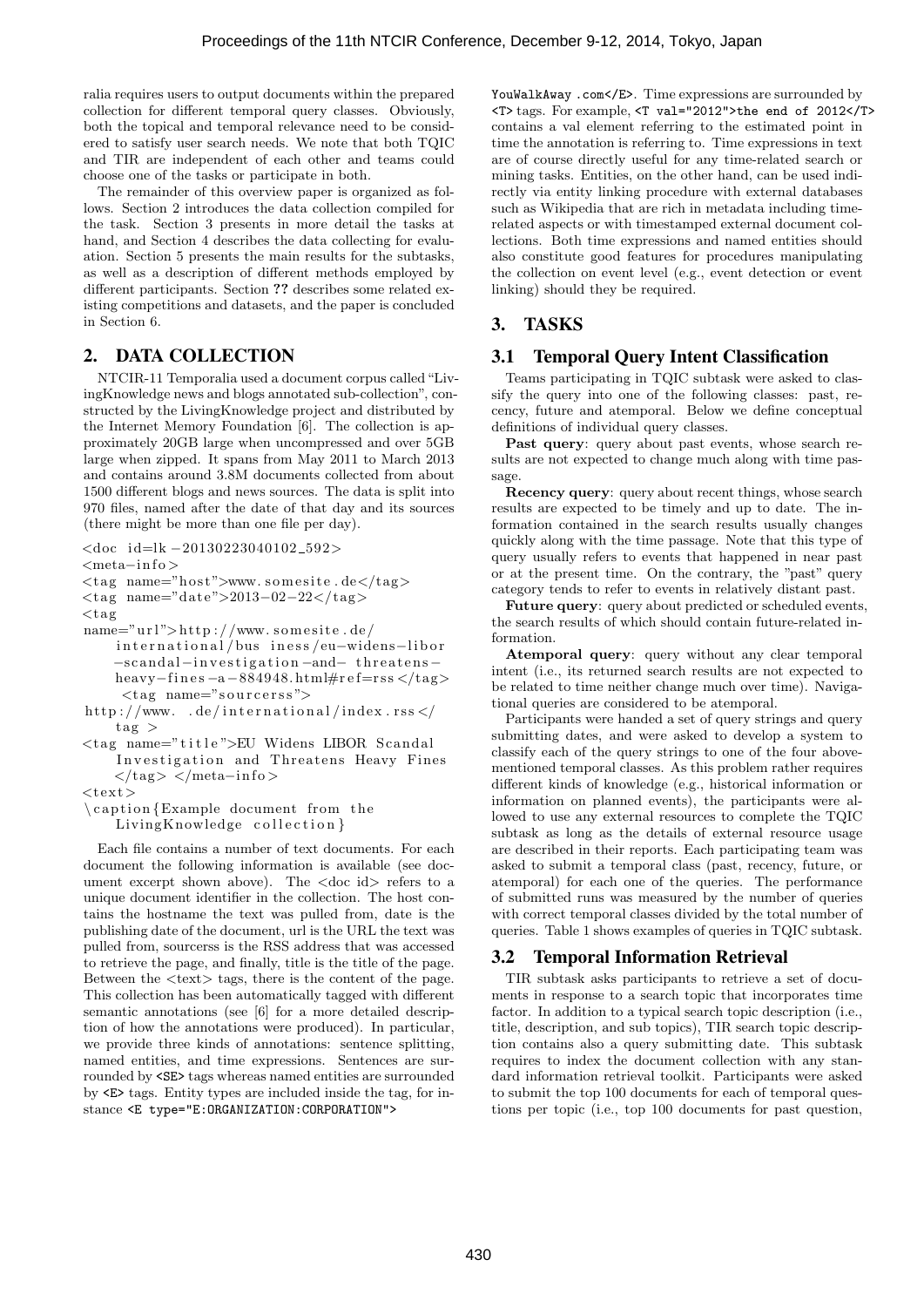| Query class | Query example                         |  |
|-------------|---------------------------------------|--|
| Past        | price hike in bangladesh 2008         |  |
| Past        | Who Was Martin Luther                 |  |
| Past        | when did the titanic sink             |  |
| Past        | Yuri Gagarin Cause of Death           |  |
| Past        | History of Coca-Cola                  |  |
| Recency     | apple stock price                     |  |
| Recency     | Number of Millionaires in USA         |  |
| Recency     | time in london                        |  |
| Recency     | Trendy Plus Size Clothing             |  |
| Recency     | Did the Pirates Win Today             |  |
| Future      | 2013 MLB Playoff Schedule             |  |
| Future      | release date for ios7                 |  |
| Future      | College Baseball Regional Projections |  |
| Future      | disney prices 2014                    |  |
| Future      | long term weather forecast            |  |
| Atemporal   | blood pressure monitor                |  |
| Atemporal   | distance from earth to sun            |  |
| Atemporal   | how to start a conversation           |  |
| Atemporal   | New York Times                        |  |
| Atemporal   | lose weight quickly                   |  |

Table 1: Example queries for the TQIC subtask (Dry Run)

Table 2: Example topics for the TIR subtask (Dry Run)

|                    | Girl with the Dragon Tattoo         |
|--------------------|-------------------------------------|
| Description        | I've recently watched a film called |
|                    | Girl with the Dragon Tattoo, and    |
|                    | really liked it. Therefore, I would |
|                    | like to gather information about    |
|                    | the movie.                          |
| Past question      | How did the casting of the film de- |
|                    | velop?                              |
| Recency question   | What did the recent reviews say     |
|                    | about the film?                     |
| Future question    | Is there any plan about its sequel? |
| Atemporal question | What are the names of main actors   |
|                    | and actresses of the film?          |
| Search date        | 28 Feb 2013 GMT+0:00                |

another 100 for recency question, etc.). The retrieval effectiveness was evaluated by the precision at 20 for each of the temporal questions. Similarly to the TQIC subtask, the results section provides the breakdown of the performance across temporal questions.

#### 4. DATASETS

This section describes how we created queries, topics, and answer sets for TQIC and TIR subtasks at NTCIR-11 Temporalia.

# 4.1 TQIC

#### *4.1.1 Query creation*

A set of seed temporal expressions (approx. 300) were first collected by the organisers from literatures, dictionaries, and query logs. These seed expressions were then submitted to

three major commercial search engines, and the alternate queries (typically 10-20 queries) suggested by the search engines were recorded, and finally duplicates were removed. Resulted queries (approx. 1.5K queries) were independently annotated by three of the organisers for their temporal intent class (i.e., atemporal, past, recency, future).

In dry runs, we selected 100 queries where the agreement of annotations was high and thus ambiguity of their intension was low. In formal runs, we selected a total of 300 new queries where 75% had high agreement and low ambiguity and 25% had medium agreement and higher ambiguity.

# 4.2 TIR

#### *4.2.1 Topic creation*

A series of workshops was held to create candidate topics for both dry runs and formal runs. Participants of the workshops were international students from the University of Tsukuba with a high level of English fluency. At the workshops, participants were asked to use an Apache Solr-based search interface developed by the organisers to access the LivingKnowledge news and blogs annotated sub-collection. Participants were asked to explore the topics they were genuinely interested first, and asked to find any documents that can be seen as relevant to their topics. When they were successful in identifying several relevant documents, they were asked to expand their main topic from the perspective of four temporal subtopics (atemporal, past, recency, and future). Again, they were asked to identify several relevant documents for each of subtopics. They were allowed to refer to any external resources (e.g., search engines, Wikipedia) during topic creation.

In the formal run topic creation, over 80 candidate topics (each has four subtopics) were suggested with varying degrees of completeness. The organisers went through all candidate topics and grouped those similar topics and discarded those that were below expected quality. As a result, a total of 50 topics (200 subtopics) was selected for the formal run. The organisers further went throughout the descriptions of all topics and edited texts where appropriate. Table 2 shows examples of queries in TIR subtask.

#### *4.2.2 Relevance assessments*

Over 36K documents were identified in our pool of TIR formal runs (depth was 20) for relevance judgements. From our experience of relevance judgements of dry runs, we judged that it was infeasible to complete the relevance assessments for formal runs using our limited resources. Therefore, we had a combination of workshops and crowdsourcing in formal runs. In another series of workshops, participants (not necessarily the same people as topic creators) were asked to read the formal run topic descriptions carefully, and assess the relevance of retrieved documents. For each assigned subtopic, they were asked to identify at least one highly relevant and one irrelevant document. They were also asked to note the relevant text from original documents in the case of highly relevant documents. The relevance of these documents were verified by a third person during the workshop to ensure their reliability.

The documents initially identified by the workshop participants were then used as "test questions" of crowdsourcing jobs. Test questions are questions that crowdsourcing workers had to pass to take part in our relevance assessment jobs.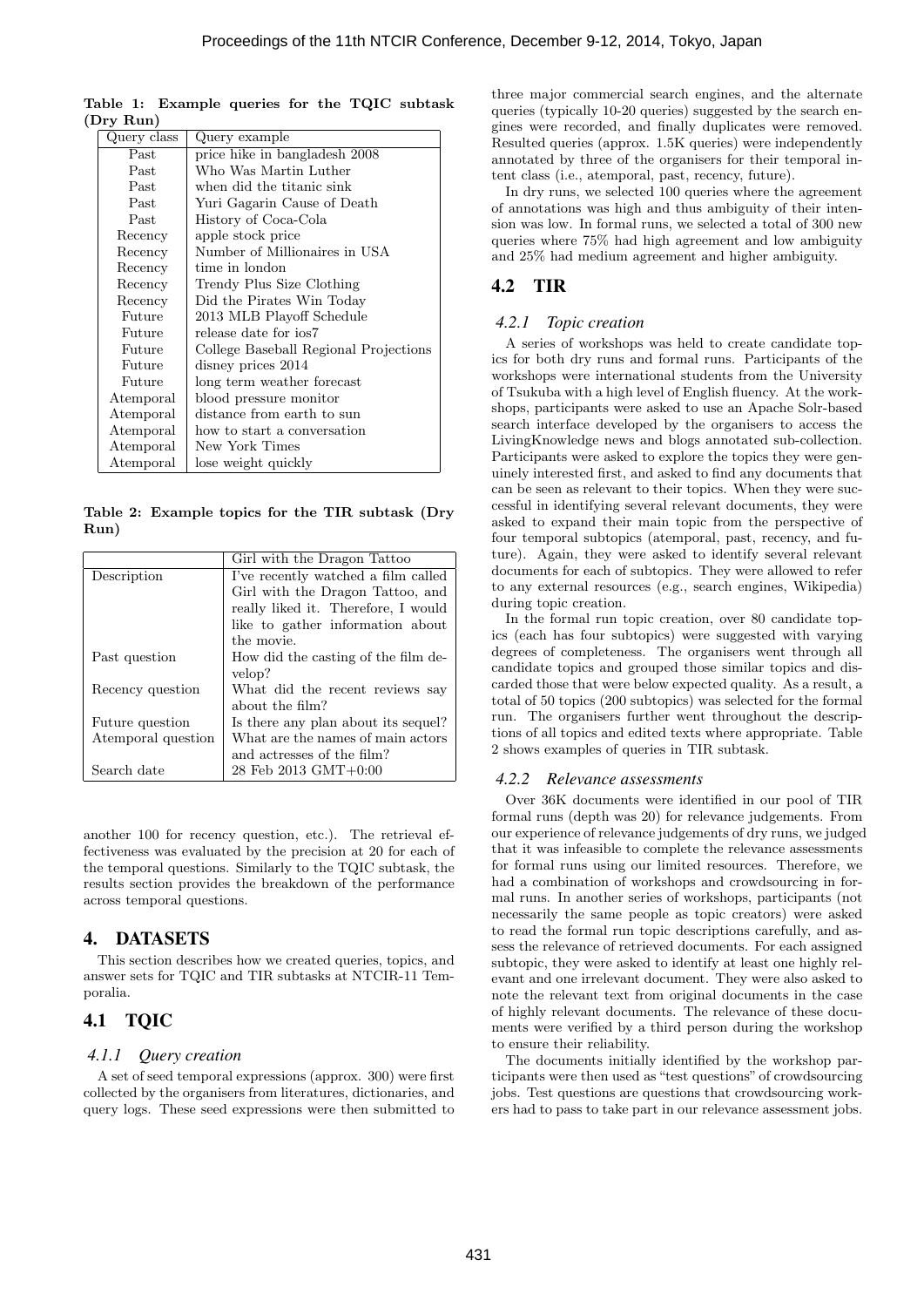We used CrowdFlower<sup>2</sup> to run relevance judgements. Our configuration of crowdsorcing is based on common settings used by various IR evaluations (e.g., [4]).

- Each task had five documents to judge
- Ten cents were paid to one task
- Each task had 120 seconds minimum work time
- Each document had at least three judgements

We had several iterations of revising job instructions and relevance criteria before running all formal run subtopics. We tested both detailed instructions and simple instructions, but received mixed responses from workers. Also, detailed instructions were taking too long to complete relevance assessments. After several iterations, we decided to use the following three-levels relevance criteria (c.f., [5], [8]).

- Not Relevant The web page does not contain any information to answer the search question.
- Highly Relevant The web page discusses the answer of the search question exhaustively. In case of a multifaceted search question, all or most sub-themes or viewpoints are covered. Typical extent: several text paragraphs, at least 4 sentences or facts.
- Relevant The web page contains some information to answer the question, but the presentation is not exhaustive. In case of a multi-faceted search question, only some of the sub-themes or viewpoints are covered. Typical extent: one text paragraph, 1-3 sentences or facts.

During the dry run assessments where the organisers were able to give a hands-on tutorial to participants about how to judge relevance, we used two dimensional scoring system (i.e., one for topical relevance, and another for temporal relevance). However, it was difficult to convey the accurate criteria to crowdsourcing workers who tended to have a short-span of interest. Therefore, we decided to have a uniform scoring system given above. An advantage of this criteria was that we were able to use the identical criteria to temporal subtopics as well as atemporal subtopics, making their scores comparable. Further revision of the criteria is open for discussion.

The distribution of three level judgements is shown in Table 5, where Highly Relevant, Relevant, Not Relevant are denoted as  $L2$ ,  $L1$ ,  $L0$ , respectively. As can be seen, overall, nearly half of documents in the pool was judged as Not Relevant, 28% as Relevant, and 22% as Highly Relevant. The proportion of three levels slightly varies across temporal classes. Official evaluation metrics adapted by NTCIR-11 Temporalia TIR subtask were Precision at 20 (P@20) and nDCG at 20 (nDCG@20). We also report Q-measure [17] at 20 (Q@20) as reference.

## 5. META ANALYSES

The tasks attracted a total of 36 runs submitted by 8 teams from 7 countries (3 teams participated in both TQIC and TIR subtasks). Table 3 shows the participating teams and the subtask they participated. As can be seen, the participated teams were geographically diverse, ranging from Asia to Europe and North America. This section presents the results of meta-analysis of submitted runs.

## 5.1 TQIC

TQIC subtask had 17 runs from 6 teams. TQIC in formal run had 300 queries to classify. The results of classification accuracy across four temporal classes are shown in Table 6, where runs are ordered by the overall accuracy score. As can be seen from the mean value (2nd bottom row in the table), classification of recency queries were found to be most difficult with 56%, and past queries were the easiest with 73%. Another overall trend was that no single run was effective across the four temporal classes. For example, TUTA1-TQIC-RUN-1 had the highest overall score of 74%, but accuracy of Recency class was low. On the other hand, TQIC-HULTECH-Run1 and TQIC-HULTECH-Run2 had the highest accuracy in Recency class with varied performance in other classes.

Table 7 shows a confusion matrix between answer classes and estimated classes. The table indicates that 1) atemporal queries are likely to be confused as either recency or past queries (16.7% and 9.6%, respectively), 2) past queries are likely to be confused as atemporal queries (13.1%), 3) recency queries are likely to be confused as future (28.2%) or atemporal (13.5%) queries, and finally, 4) future queries are tend to be confused as recency queries (25.9%).

Figure 1 shows Pearson's correlation of classification accuracy between four temporal classes. As can be seen, many temporal class pairs have a weak correlation between  $r =$  $-0.180$  and  $r = 0.316$ . The largest correlation was observed between Atemporal class and Recency class with  $r =$ −0.687. This suggests that those runs who performed well on atemporal queries tended to have a poor performance on recency queries. The second largest correlation was between Recency class and Future class with  $r = -0.463$ . Again, this suggests that those runs who performed well on future queries tended to have a poor performance on recency queries.

#### *Participating systems.*

HITSZ team [14] approach to TQIC subtask relied on extracting various linguistic level features from queries and deriving features from search results received after issuing the queries to Bing<sup>3</sup> search engine. They then applied rule based method and combined the classification results produced by rule based method and multi-classifier voting. The rule based method used distance between the date in user query and query issue time, time-sensitive word disctionary and the combination of date distance and verb tense. Classifier features contained the following groups: N-gram words of query, POS n-grams, named entities, normalized date, date distance and special words from the time-sensitive word dictionary.

Team HULTECH [16] experimented with an ensemble learning paradigm to reduce bias by combining multiple classifiers instead of a single one. They considered eleven types of features from three different information sources: TempoWordNet<sup>4</sup>, Web snippets results and the query itself seen as a sentence. Different feature subsets were used for submitted runs. Their system reached average results but managed to outperform other participants for the temporal class Recency in terms of F-measure.

TUTA1 team [13] used semi-supervised and supervised

 $^{2}$ http://www.crowdflower.com/

<sup>3</sup> http://www.bing.com/

<sup>4</sup> https://tempowordnet.greyc.fr/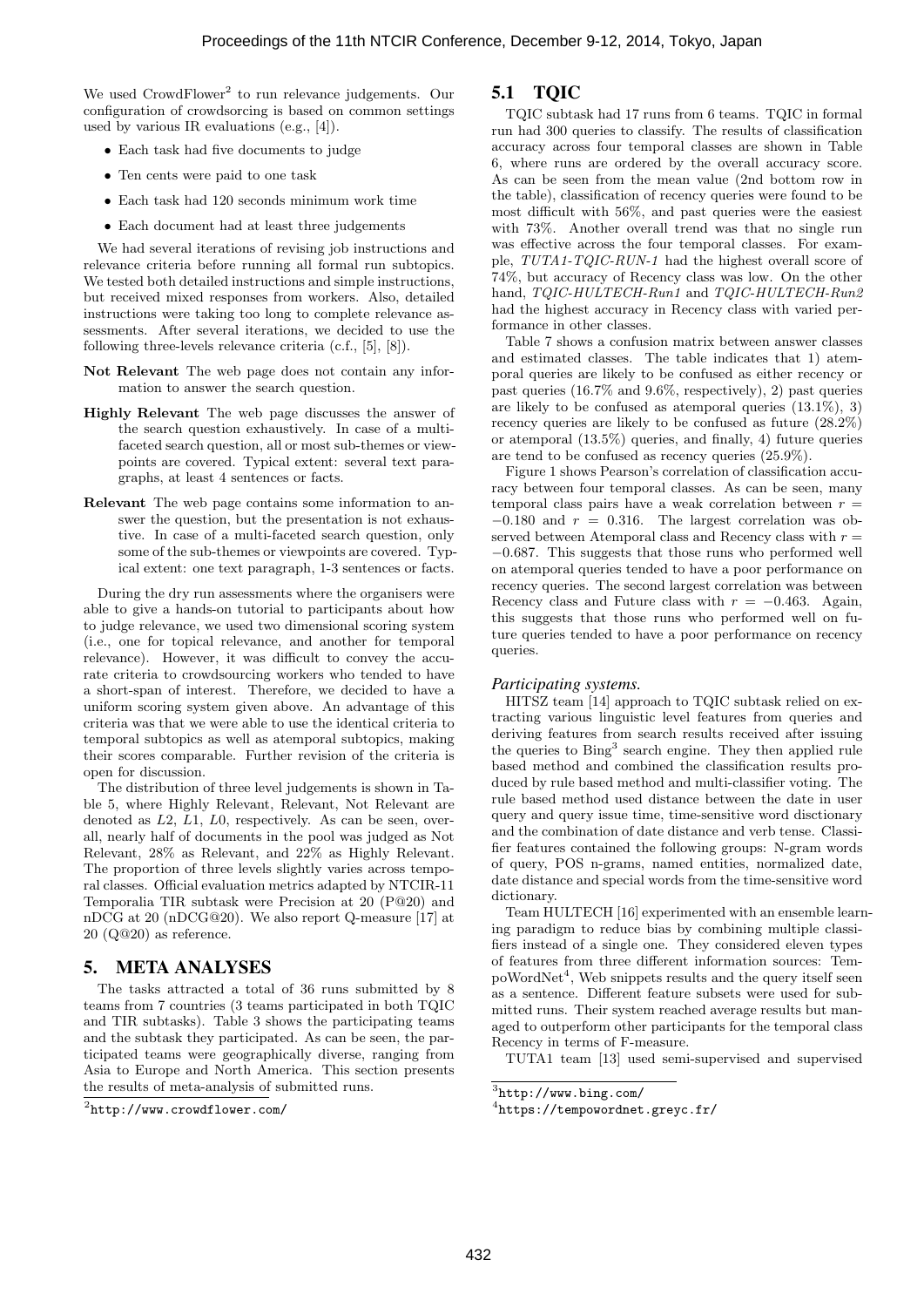| Team ID        | Team Name                                                              | Country      | TQIC         | $_{\rm TIR}$ |
|----------------|------------------------------------------------------------------------|--------------|--------------|--------------|
| HITSZ          | Graduate School of Harbin, Institute of Technology at Shenzhen         | P.R.C.       | yes          | yes          |
| <b>HULTECH</b> | University of Caen                                                     | France       | yes          | $\mathbf{n}$ |
| TUTA1          | The University of Tokushima                                            | Japan        | yes          | yes          |
| Andd7          | Dhirubhai Ambani Institute of Information and Communication Technology | India        | yes          | yes          |
| <b>MPII</b>    | Max Planck Institute for Informatics                                   | Germany      | yes          | $\mathbf{n}$ |
| UniMAN         | The University of Manchester                                           | UK           | yes          | $\mathbf{n}$ |
| <b>BRKLY</b>   | U.C. Berkeley                                                          | USA          | $\mathbf{n}$ | yes          |
| <b>OSKAT</b>   | Sato Laboratory, Osaka Kyoiku University                               | Japan        | $\mathbf{n}$ | yes          |
| ORG.           | Temporalia Organiser                                                   | Japan, Spain | no           | yes          |

#### Table 3: Participating Teams.

linear classifiers to predict temporal classes. The features they utilized are time gap features, verb tense features and lemmas, and named entities. The team's approach made use also of AOL 500K query session dataset to provide more training data. Four runs have been proposed: two using Logistic Regression Classifiers with different parameter settings, one with SVMlin classifier using additional data from AOL dataset and one with Logistic Regression Classifier with only lemma and named entity features.

Andd7 team [12] has used classifiers that employ following feature groups: bag of words, query length, difference of query issue time and temporal expression in query and verbs in query. Three runs have been applied, using either SVM, Naive Bayes Classifier or agreement decision between the two classifiers. The results reveal terms specific for particular temporal classes like will, forecast for future class or today, current for recency class.

MPII's team [10] method is based on classification with range of features derived by applying POS tagger, DMOZ directory<sup>5</sup> information, publication dates and the content of document collections used for finding query-time associations. Experiments were done using Naive Bayes with extensive evaluation of contributions coming from diverse feature groups. Three runs are submitted with feature sets picked by simulated annealing.

Team UniMan [9] proposed classification approach for TQIC subtask that specially engineered features in a way to minimize feature scarcity. Nineteen feature groups were used where some were computed from query, some derived from submission date and some from both. For feature computation the team used POS tagger, TempoWordnet and comparison with Wikipedia titles. The authors constructed three runs with different feature sets, and the minimal feature set was found to work best.

# 5.2 TIR

TIR subtask had 15 runs from 5 participant teams. 3 runs were added to the pool by the organizer team. Therefore, we had a total of 18 runs. TIR in formal run had a total 50 main topics and each had 4 subtopics, making it a total of 200 subtopics. The average retrieval performance over the 200 topics is shown in Table 8. As can be seen, one of the baseline runs submitted by the organizer team had the highest score in both nDCG@20 and P@20. However, the performance varied across four temporal classes. For example,

tir-OKSAT-TF01 obtained the highest score for atemporal subtopics (see Table 9), while  $\text{tr-HITSZ-LTRNC2}$  achieved the highest score for past subtopics (See Table 10). tirorg-sqd achieved the highest score for recency and future subtopics (See Table 11 and 12). Like TQIC results, this suggests that it is difficult to generate an effective ranking for all temporal classes based on a single IR strategy.

Finally, Figure 2 shows a topic breakdown of nDCG@20 scores across four temporal classes. The bottom figure in Figure 2 shows a stacked performance of all classes which are helpful to identify easy or difficult topics in the formal run dataset. The stacked bar chart suggests that Topic 8 was particularly difficult, followed by a secondary group of Topic 4, 9, 35, 40, 42, and 44. On the other hand, a group of Topic 16, 19, 24, 28 and 32 was found to be easy. Topic 8 was about English as a second language, and subtopics asked for the definition of second languages, past learning methods in a particular time period (before 2000), latest technologies available, and future learning methods. The number of relevant documents on this topic was lower than other topics, and this could be one factor for poor performance.

Another insight we can gain from the stacked bar chart is that the performance can vary across temporal subtopics within main topics. For example, Topic 19 is one of the best performing topics among 50 topics. However, the average performance of past subtopics is very low. Similarly, some main topics have difficult recency subtopics, while others have difficult future subtopics.

#### *Participating systems.*

The organiser team provided three runs as a baseline. Our systems are out of box of Apache Solr with BM25 weighting scheme. We did not use any temporal annotations available in the document collection. Only difference among runs was the use of fields in topic descriptions for query generation. The tir-org-t used only the title field of the topic description. This means that this run returned exactly the same results to all four subtopics. The tir-org-sq used the title and search question fields to generate queries, while tir-org-sqd used the title, search question, and description fields.

HITSZ team [14] approached TIR task by using learning to rank method and BM25 search model. They first returned the set of top-ranked documents using BM25 ranking for each subtopic and then classified any occurring time expressions as future, past or recency with respect to the query issuing time so as to compute temporal relevance scores of documents. Since the class information of subtopics was not

 $5$ http://www.dmoz.org/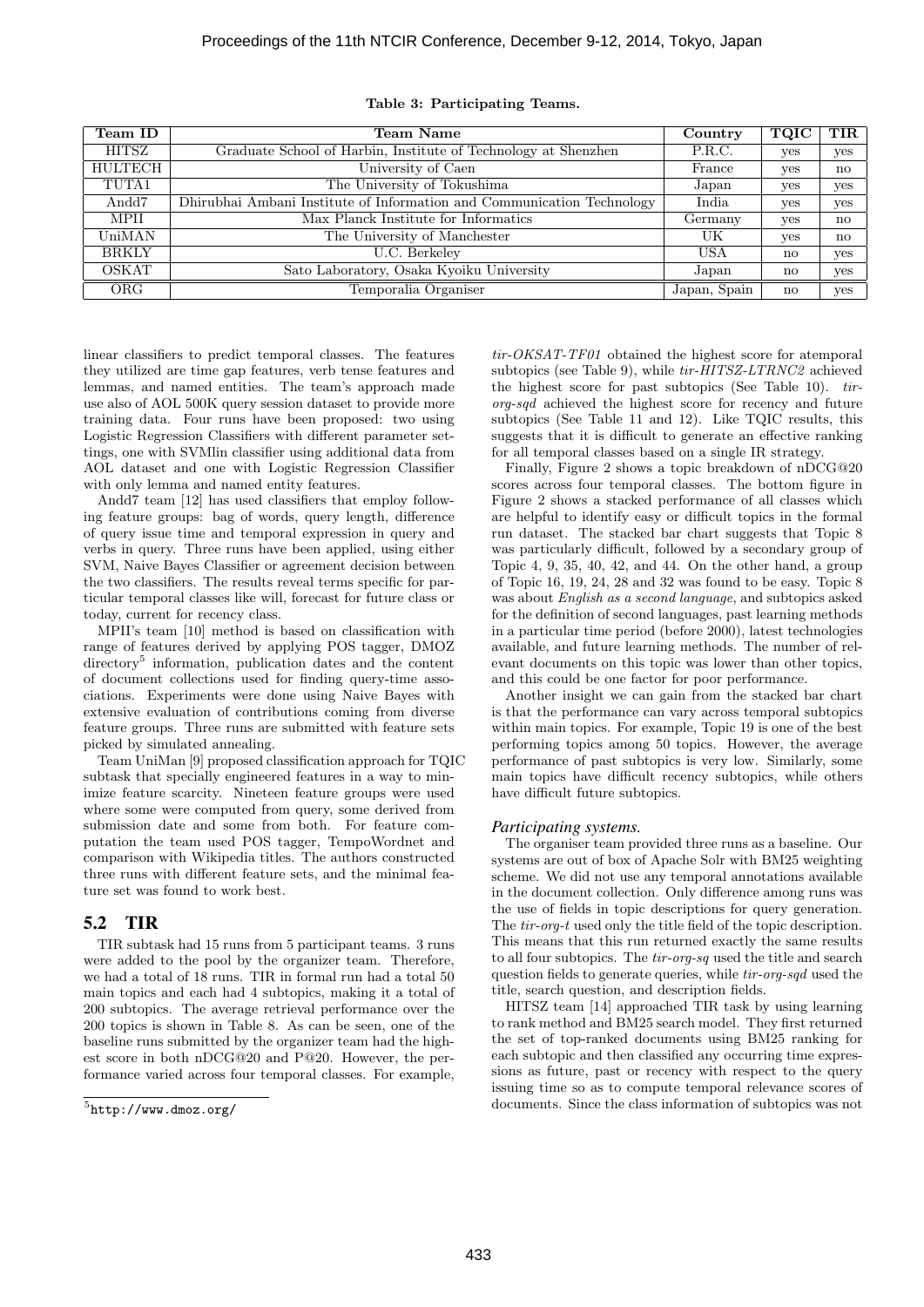supposed to be used, the team employed their TQIC classification method for estimating subtopic class. The first and the second run were returned by methods that used the linear combinations of the content relevancy and temporal relevancy. The third run used learning to rank algorithm on a range of features related to topical and temporal relevancy.

TUTA1 team [13] also used learning to rank technique. They used features derived from temporal expressions and verb tenses in documents which were also differentiated as whether they occur in sentences related to search queries or not. Sentence relevance estimation was bound to the occurrence of same nouns as ones in search topics. The first and second run were based on learning to rank model trained over entire dataset or class-specific datasets, respectively, while the third run used learning model trained on entire dataset with TFIDF retrieval model used.

Andd7 team [12] submitted results of three runs. The first submitted system used nouns, verbs and adjectives derived from subtopic content as queries against the title fields of documents. The second was different as it used both the words from the content of topic to find documents by matching their title fields and words from content of subtopics to return results by matching document content. In order to construct the third system the team classified subtopics into one of temporal classes based on words selected from queries used in TQIC subtask. The last run used the combination of the topic relevance and temporal relevance that was computed for different temporal classes of subtopics by comparing mean dates in documents with their timestamps.

BRKLY team [11] offered baseline text retrieval system that does not explicitly use temporal features. The team used bag-of-words representation and retrieval model based on logistic regression model of probabilistic IR. Logistic regression was trained on  $TREC2^6$  data. As a suplement to the base retrieval model the team implemented also the blind relevance feedback that uses probabilistic term relevance weighting formula. For the blind relevance feedback they used top ten terms from ten top-ranked documents.

OKSAT team [15] submitted three runs, where the first one returned search results using words from topics and subtopics after removing stopwords. The second run was created by issuing queries extended with the most common words derived from Wikipedia<sup>7</sup> and Web search results. The search results used for query extension were obtained by issuing queries used in the first run. The third run was based on issuing plural sets of terms.

# 6. CONCLUSIONS AND FUTURE DIREC-TIONS

This paper presented the first test collection of NTCIR Temporal Information Access (Temporalia) Task. Our test collection was designed to offer an opportunity to evaluate temporal-aware search technologies across four temporal classes (atemporal, past, recency, and future) in a structured way. Two subtasks were devised to advance temporal query intent classification technologies and temporal document ranking technologies. Both subtasks had a respectable number of queries and topics for system evaluation and user studies. With the participation of 8 teams, NTCIR-11 Tem-

Table 4: Temporalia important dates. Date Event Sep 02, 2013 NTCIR-11 Kick-off Event Jan 05, 2014 Document collection release Jan 20, 2014 Task Registration Due Jan 23, 2014 Release of dry run topics/queries Mar 31, 2014 | Deadline for dry run submissions Apr 15, 2014 Return of dry run results May 08, 2014 Release of formal run topics/queries Jun 30, 2014 | Deadline for formal run submissions<br>Aug 01, 2014 | Evaluation results release Aug 01, 2014 Evaluation results release<br>Aug 21, 2014 Early overview draft relea Early overview draft release Sep 15, 2014 Participant papers due Nov 01, 2014 | All camera-ready copy due<br>Dec 09-12, 2014 | NTCIR-11 Conference NTCIR-11 Conference

Table 8: Mean retrieval performance over 200 topics. The highest value in each column is shown in bold.

| DOIU.              |       |       |         |  |  |  |
|--------------------|-------|-------|---------|--|--|--|
| run name           | Q@20  | P@20  | nDCG@20 |  |  |  |
| tir-org-sqd        | 0.416 | 0.618 | 0.488   |  |  |  |
| tir-HITSZ-LTRNC2   | 0.410 | 0.602 | 0.477   |  |  |  |
| tir-OKSAT-TF01     | 0.383 | 0.583 | 0.457   |  |  |  |
| tir-HITSZ-BWCC     | 0.385 | 0.590 | 0.455   |  |  |  |
| tir-OKSAT-TF02     | 0.383 | 0.584 | 0.455   |  |  |  |
| tir-HITSZ-BW       | 0.384 | 0.590 | 0.454   |  |  |  |
| TUTA1-TIR-RUN-3    | 0.370 | 0.583 | 0.447   |  |  |  |
| TUTA1-TIR-RUN-2    | 0.369 | 0.579 | 0.441   |  |  |  |
| tir-OKSAT-TF03     | 0.372 | 0.572 | 0.439   |  |  |  |
| TUTA1-TIR-RUN-1    | 0.362 | 0.568 | 0.438   |  |  |  |
| tir-org-sq         | 0.364 | 0.559 | 0.436   |  |  |  |
| tir-org-t          | 0.348 | 0.531 | 0.411   |  |  |  |
| system-3           | 0.298 | 0.500 | 0.385   |  |  |  |
| TIR-BRKLY-TS-T2FB  | 0.304 | 0.501 | 0.382   |  |  |  |
| system-2           | 0.290 | 0.478 | 0.370   |  |  |  |
| system-1           | 0.286 | 0.475 | 0.367   |  |  |  |
| TIR-BRKLY-TDS-T2FB | 0.274 | 0.468 | 0.352   |  |  |  |
| TIR-BRKLY-TDS-T2   | 0.251 | 0.445 | 0.334   |  |  |  |

poralia was able to set the foundation of temporal information access technology evaluation.

There are several directions for our test collections. First, we can extend TQIC subtask by including the detection of temporal ambiguity. Some queries are temporally ambiguous while others are reasonably fixed. Therefore, one can ask systems to detect whether a given query should diversify search results with relevant temporal classes. Although NTCIR-11 collection has a disjoint relationship between TQIC and TIR subtasks, a closer connection between the two subtasks is also of our interest in the future.

Another direction is to extend TIR subtask with multidocument summarization. For example, a typical Wikipedia page has a historical order of people, organisations, or events. One can ask systems to create such a chronological summary of a given query or topic, but including future information too. Visualisation of temporal search results is also of potential interest.

#### 7. REFERENCES

[1] Joho, H. and Kishida, K. Overview of NTCIR-11. In:

 $<sup>6</sup>$ http://trec.nist.gov/pubs/trec2/t2\_proceedings.</sup> html

 $7$ https://www.wikipedia.org/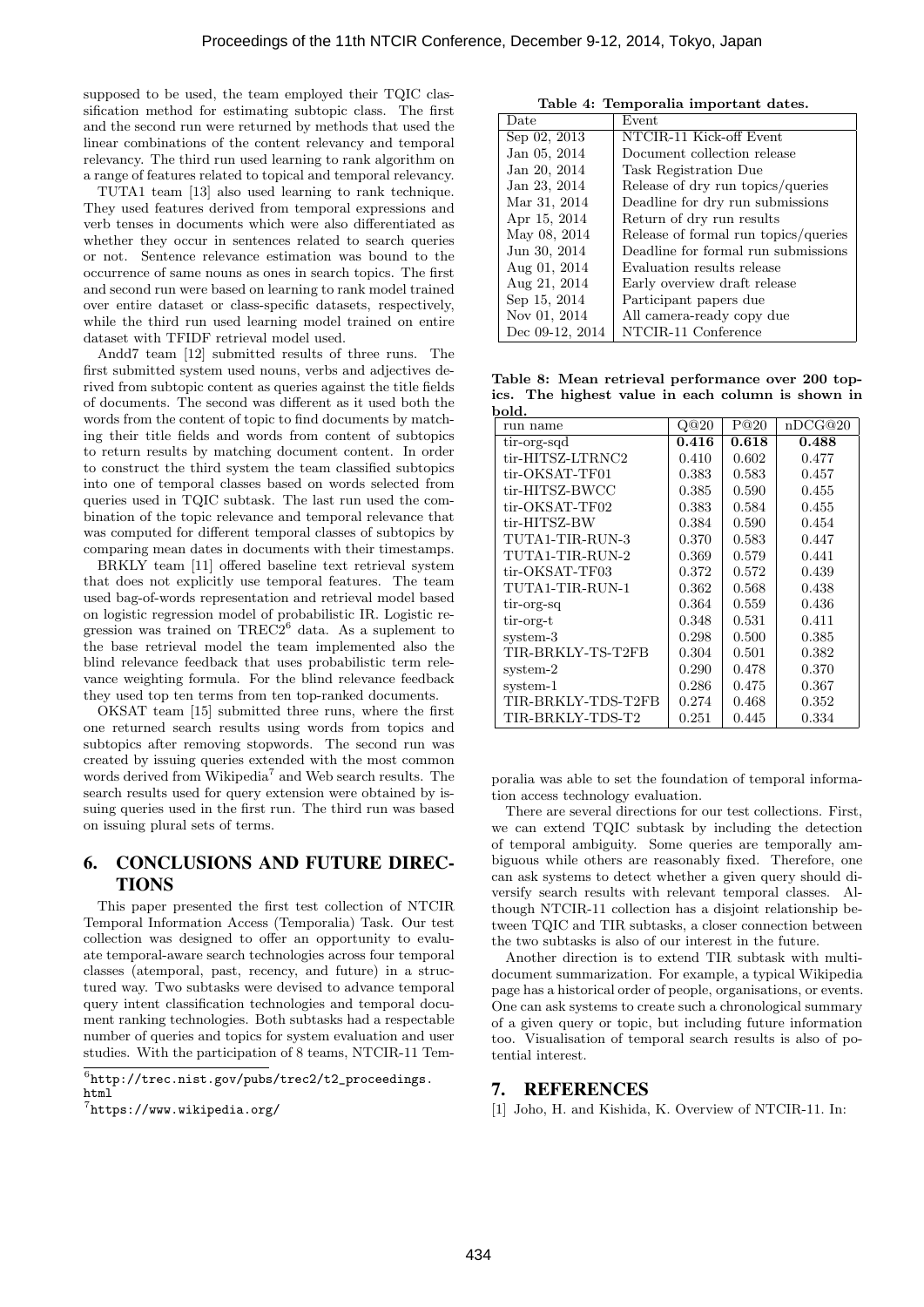Table 5: Temporalia relevance assessment statistics.

|                | Atemporal          | Past                      | Recency            | Future             |                    |  |  |
|----------------|--------------------|---------------------------|--------------------|--------------------|--------------------|--|--|
| L2             | $1,985(23.3\%)$    | $1,719$ $(18.5\%)$        | $2,271(24.6\%)$    | $2,102$ (22.6%)    | $8,077$ $(22.2\%)$ |  |  |
| L1             | $2.547(29.9\%)$    | $2.361(25.5\%)$           | $2,555(27.6\%)$    | $2,747$ (29.5%)    | $10,210(28.1\%)$   |  |  |
| L0             | $3,976$ $(46.7\%)$ | $\frac{1}{5,196}$ (56.0%) | $4,417$ $(47.8\%)$ | $4,449$ $(47.8\%)$ | 18,038 (49.7%)     |  |  |
| $\text{Total}$ | 8.508              | 9.276                     | 9.243              | 9.298              | 36.325             |  |  |

Table 6: Classification accuracy of TQIC. The highest value in each column is shown in bold.

| Run name                | Atemporal | Past  | Recent | Future | All   |
|-------------------------|-----------|-------|--------|--------|-------|
| TUTA1-TQIC-RUN-1        | 0.773     | 0.853 | 0.480  | 0.853  | 0.740 |
| TUTA1-TQIC-RUN-2        | 0.760     | 0.853 | 0.467  | 0.827  | 0.727 |
| $t$ qic-Andd $7.3$      | 0.787     | 0.747 | 0.560  | 0.813  | 0.727 |
| TUTA1-TQIC-RUN-3        | 0.533     | 0.867 | 0.587  | 0.840  | 0.707 |
| $tqic-Andd7.2$          | 0.653     | 0.773 | 0.600  | 0.787  | 0.703 |
| tiqc-HITSZ-PrW          | 0.707     | 0.787 | 0.627  | 0.640  | 0.690 |
| tgic-Andd7.1            | 0.813     | 0.600 | 0.520  | 0.800  | 0.683 |
| TQIC-HULTECH-Run1       | 0.627     | 0.813 | 0.653  | 0.627  | 0.680 |
| tigc-HITSZ-PrWsQW       | 0.693     | 0.773 | 0.573  | 0.667  | 0.677 |
| tigc-HITSZ-gRPrHNB      | 0.573     | 0.813 | 0.613  | 0.680  | 0.670 |
| tgic-UniMAN.1           | 0.787     | 0.800 | 0.573  | 0.493  | 0.663 |
| $tqic$ -mpii-system $2$ | 0.760     | 0.600 | 0.493  | 0.707  | 0.640 |
| $tqic$ -mpii-system $1$ | 0.733     | 0.533 | 0.573  | 0.653  | 0.623 |
| tqic-mpii-system3       | 0.800     | 0.600 | 0.440  | 0.627  | 0.617 |
| tgic-UniMAN.2           | 0.667     | 0.707 | 0.600  | 0.480  | 0.613 |
| TQIC-HULTECH-Run2       | 0.507     | 0.787 | 0.653  | 0.467  | 0.603 |
| tgic-UniMAN.3           | 0.507     | 0.547 | 0.587  | 0.560  | 0.550 |
| Mean                    | 0.687     | 0.733 | 0.565  | 0.678  | 0.665 |
| SD                      | 0.105     | 0.112 | 0.064  | 0.128  | 0.051 |

Proceedings of the 11th NTCIR Conference, Tokyo, Japan, 2014.

- [2] O. Alonso, R. Baeza-yates, J. Strotgen, and M. Gertz. M.: Temporal information retrieval: Challenges and opportunities. In: TempWeb 2011, pages 1–8, 2011.
- [3] H. Joho, A. Jatowt, and B. Roi. A survey of temporal web search experience. In: TempWeb 2013, pages 1101–1108, 2013.
- [4] G. Kazai, J. Kamps, and N. Milic-Frayling. An analysis of human factors and label accuracy in crowdsourcing relevance judgments. Information Retrieval, 16(2):138–178, 2013.
- [5] G. Kazai, S. Masood, and M. Lalmas. A study of the assessment of relevance for the inex'02 test collection. In: ECIR 2004, pages 296–310, 2004.
- [6] M. Matthews, P. Tolchinsky, R. Blanco, J. Atserias, P. Mika, and H. Zaragoza. Searching through time in the New York Times. In: HCIR 2010, pages 41–44, 2010.
- [7] S. Nunes, C. Ribeiro, and G. David. Use of Temporal Expressions in Web Search. In: ECIR 2008, pages 580–584, 2008.
- [8] E. Sormunen. Liberal relevance criteria of trec -: Counting on negligible documents? In: SIGIR 2002, pages 324–330, 2002.
- [9] Filannino, M. and Nenadic, G. Using machine learning to predict temporal orientation of search engines' queries in the Temporalia challange. In: Proceedings of the 11th NTCIR Conference, Tokyo, Japan, 2014.
- [10] Burghartz, R. and Berberich, K. PI-INF at the

NTCIR-11 Temporal Query Classification Task. In: Proceedings of the 11th NTCIR Conference, Tokyo, Japan, 2014.

- [11] Larson, R. A Logistic Regression Approach for NTCIR-11 Temporalia. In: Proceedings of the 11th NTCIR Conference, Tokyo, Japan, 2014.
- [12] Shah, A., Shah, D., and Majumder, P. Andd7 @ NTCIR-11 Temporal Information Access Task. In: Proceedings of the 11th NTCIR Conference, Tokyo, Japan, 2014.
- [13] Yu, H., Kang, X., and Ren, F. TUTA1 at the NTCIR-11 Temporalia Task. In: Proceedings of the 11th NTCIR Conference, Tokyo, Japan, 2014.
- [14] Hou, Y., Tan, C., Xu, J., Pan, Y., Chen, Q., and Wang, X. HITSZ-ICRC at NTCIR-11 Temporalia Task. In: Proceedings of the 11th NTCIR Conference, Tokyo, Japan, 2014.
- [15] Sato, T., and Aoki, S. OKSAT at NTCIR-11 Temporalia - Plural Sets of Search Terms for a Topic -. In: Proceedings of the 11th NTCIR Conference, Tokyo, Japan, 2014.
- [16] Hasanuzzaman, M., Dias, G., and Ferrari, S. HULTECH at the NTCIR-11 Temporalia Task: Ensemble Learning for Temporal Query Intent Classification. In: Proceedings of the 11th NTCIR Conference, Tokyo, Japan, 2014.
- [17] Sakai, T. Ranking the NTCIR Systems Based on Multigrade Relevance. In: AIRS 2004, pages 251–262, 2005.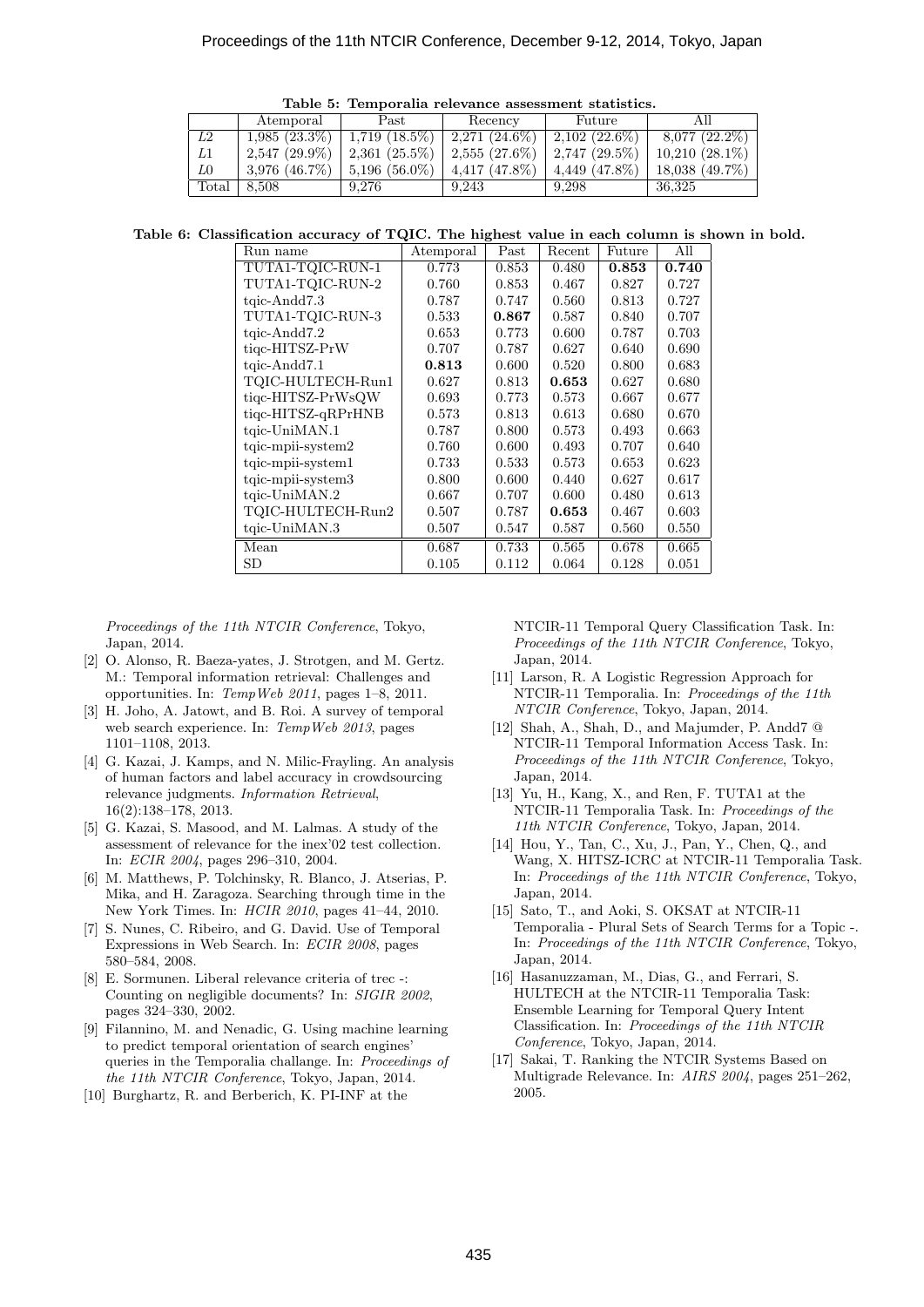

Table 7: Confusion matrix between answer and estimated classes. Estimated class

Figure 1: Pearson's correlation coefficient among temporal classes.

Table 9: Mean retrieval performance over atemporal 50 topics. The highest value in each column is shown in bold.

| run name           | Q@20  | P@20  | nDCG@20 |
|--------------------|-------|-------|---------|
| tir-OKSAT-TF01     | 0.445 | 0.646 | 0.518   |
| tir-HITSZ-LTRNC2   | 0.452 | 0.640 | 0.509   |
| tir-org-sq         | 0.448 | 0.630 | 0.506   |
| tir-org-sqd        | 0.436 | 0.641 | 0.505   |
| tir-OKSAT-TF02     | 0.424 | 0.626 | 0.492   |
| tir-HITSZ-BWCC     | 0.401 | 0.597 | 0.468   |
| TUTA1-TIR-RUN-2    | 0.406 | 0.602 | 0.467   |
| tir-HITSZ-BW       | 0.402 | 0.597 | 0.467   |
| tir-OKSAT-TF03     | 0.380 | 0.583 | 0.456   |
| TUTA1-TIR-RUN-1    | 0.381 | 0.584 | 0.451   |
| TUTA1-TIR-RUN-3    | 0.381 | 0.594 | 0.443   |
| tir-org-t          | 0.359 | 0.550 | 0.429   |
| TIR-BRKLY-TS-T2FB  | 0.340 | 0.528 | 0.415   |
| system-1           | 0.296 | 0.498 | 0.385   |
| system-3           | 0.296 | 0.498 | 0.385   |
| system-2           | 0.294 | 0.496 | 0.384   |
| TIR-BRKLY-TDS-T2FB | 0.274 | 0.456 | 0.350   |
| TIR-BRKLY-TDS-T2   | 0.263 | 0.456 | 0.340   |

Table 10: Mean retrieval performance over past 50 topics. The highest value in each column is shown in bold.

| run name           | Q@20  | P@20  | nDCG@20 |
|--------------------|-------|-------|---------|
| tir-HITSZ-LTRNC2   | 0.342 | 0.531 | 0.423   |
| tir-org-sqd        | 0.317 | 0.524 | 0.409   |
| tir-HITSZ-BWCC     | 0.328 | 0.522 | 0.403   |
| tir-HITSZ-BW       | 0.323 | 0.520 | 0.401   |
| tir-OKSAT-TF01     | 0.323 | 0.505 | 0.398   |
| TUTA1-TIR-RUN-3    | 0.313 | 0.512 | 0.397   |
| tir-OKSAT-TF02     | 0.315 | 0.507 | 0.387   |
| tir-org-sq         | 0.302 | 0.501 | 0.385   |
| TUTA1-TIR-RUN-2    | 0.310 | 0.513 | 0.380   |
| TUTA1-TIR-RUN-1    | 0.282 | 0.489 | 0.372   |
| tir-OKSAT-TF03     | 0.300 | 0.487 | 0.363   |
| TIR-BRKLY-TS-T2FB  | 0.266 | 0.447 | 0.336   |
| system-3           | 0.245 | 0.428 | 0.333   |
| tir-org-t          | 0.266 | 0.434 | 0.331   |
| TIR-BRKLY-TDS-T2FB | 0.227 | 0.405 | 0.303   |
| system-2           | 0.201 | 0.365 | 0.281   |
| TIR-BRKLY-TDS-T2   | 0.200 | 0.363 | 0.276   |
| system-1           | 0.192 | 0.362 | 0.274   |